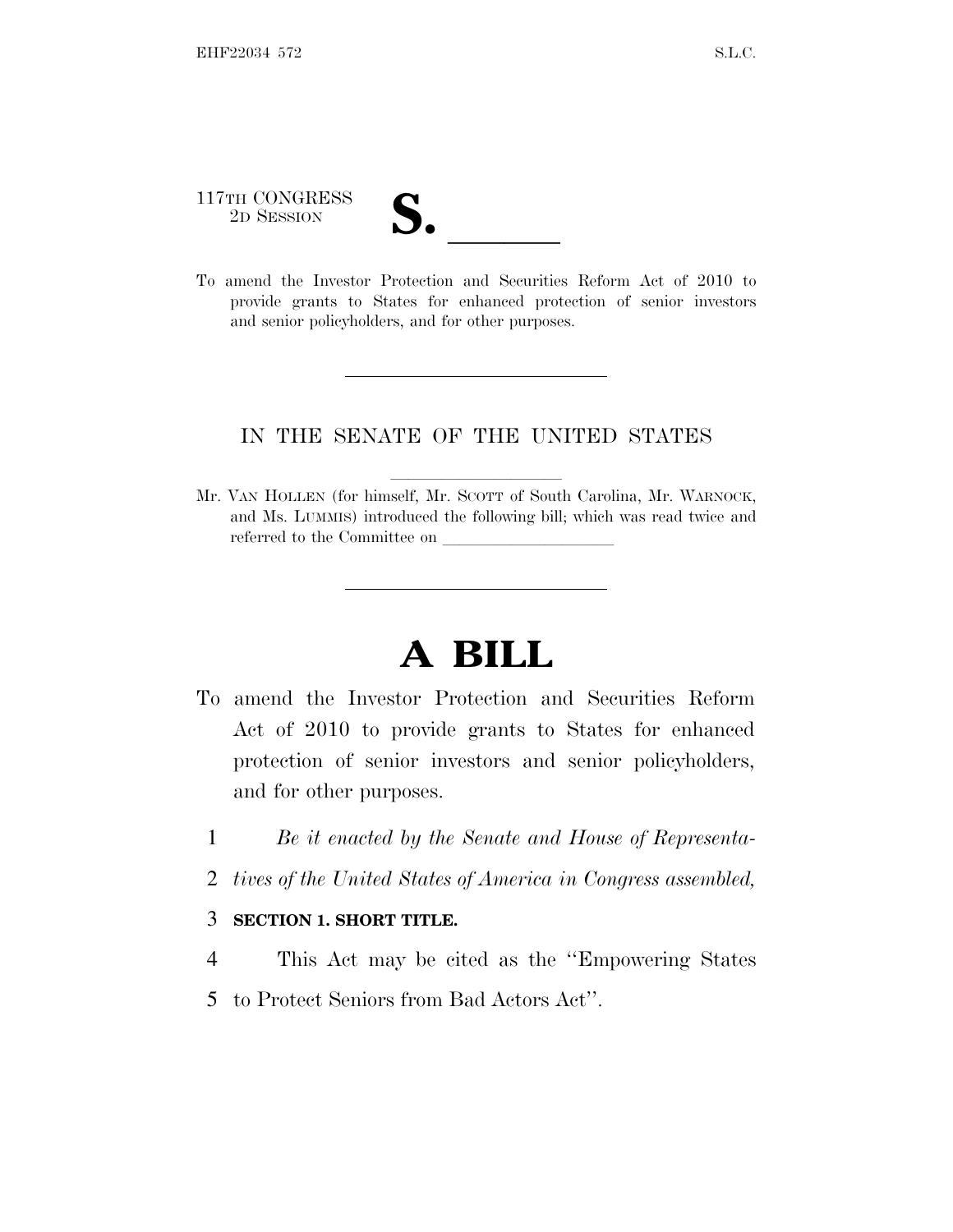| 1              | SEC. 2. GRANTS TO ELIGIBLE ENTITIES FOR ENHANCED        |
|----------------|---------------------------------------------------------|
| $\overline{2}$ | PROTECTION OF SENIOR INVESTORS AND                      |
| 3              | SENIOR POLICYHOLDERS.                                   |
| 4              | (a) IN GENERAL.—Section 989A of the Investor Pro-       |
| 5              | tection and Securities Reform Act of 2010 (15 U.S.C.    |
| 6              | 5537) is amended to read as follows:                    |
| 7              | "SEC. 989A. GRANTS TO ELIGIBLE ENTITIES FOR EN-         |
| 8              | HANCED PROTECTION OF SENIOR INVES-                      |
| 9              | TORS AND SENIOR POLICYHOLDERS.                          |
| 10             | "(a) DEFINITIONS.—In this section:                      |
| 11             | "(1) ELIGIBLE ENTITY.—The term 'eligible en-            |
| 12             | tity' means—                                            |
| 13             | $\lq\lq$ the securities commission (or any              |
| 14             | agency or office performing like functions) of          |
| 15             | any State; and                                          |
| 16             | $\lq\lq$ the insurance department (or any               |
| 17             | agency or office performing like functions) of          |
| 18             | any State.                                              |
| 19             | "(2) SENIOR.—The term 'senior' means any in-            |
| <b>20</b>      | dividual who has attained the age of 62 years or        |
| 21             | older.                                                  |
| 22             | "(3) SENIOR FINANCIAL FRAUD.—The term                   |
| 23             | 'senior financial fraud' means a fraudulent or other-   |
| 24             | wise illegal, unauthorized, or improper act or process  |
| 25             | of an individual, including a caregiver or a fiduciary, |
| 26             | that—                                                   |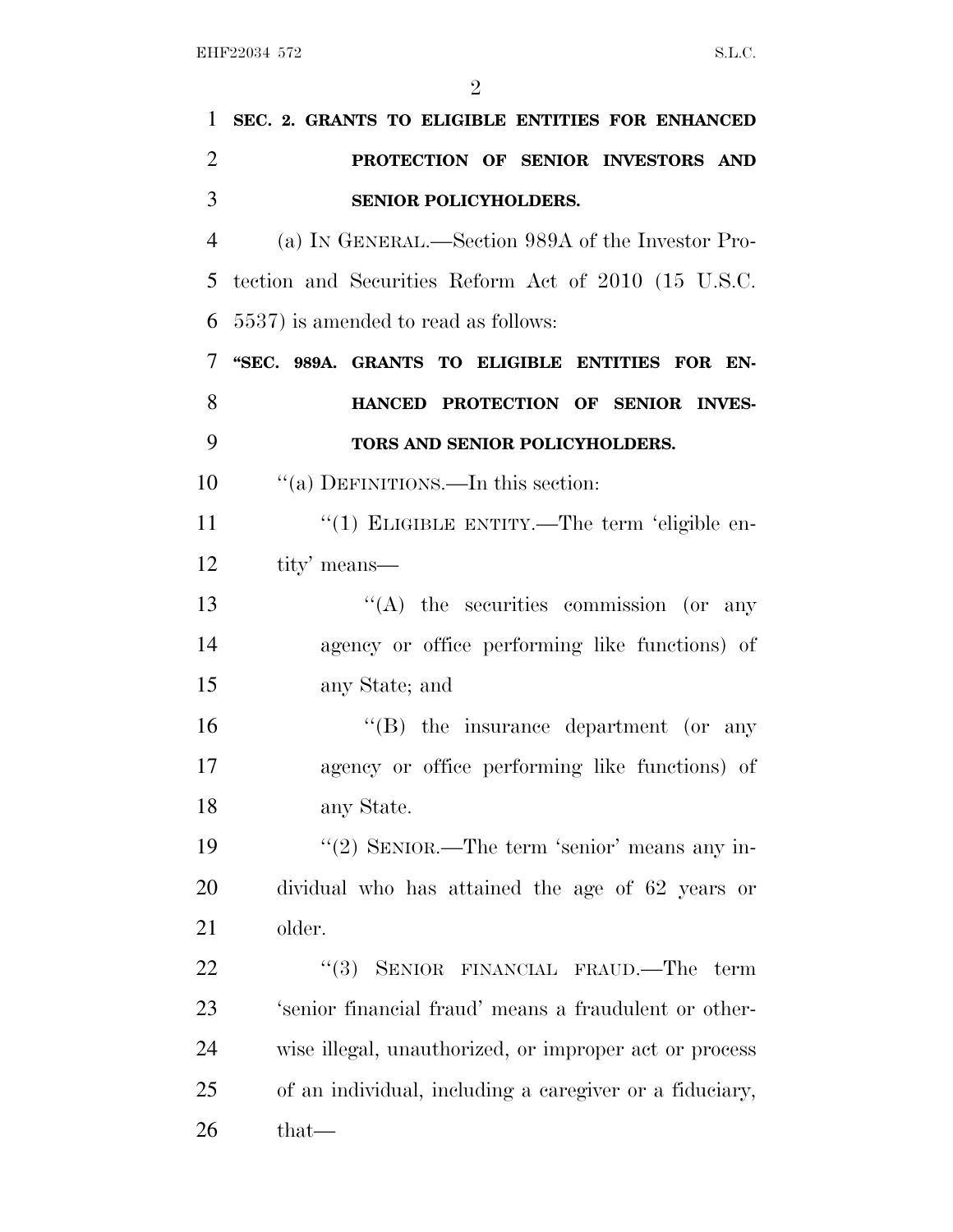| $\mathbf{1}$   | "(A) uses the resources of a senior for                 |
|----------------|---------------------------------------------------------|
| $\overline{2}$ | monetary or personal benefit, profit, or gain;          |
| 3              | $\lq\lq(B)$ results in depriving a senior of right-     |
| $\overline{4}$ | ful access to or use of benefits, resources, be-        |
| 5              | longings, or assets; or                                 |
| 6              | $\cdot\cdot$ (C) is an action described in section 1348 |
| 7              | of title 18, United States Code, that is taken          |
| 8              | against a senior.                                       |
| 9              | "(4) TASK FORCE.—The term 'task force'                  |
| 10             | means the task force established under subsection       |
| 11             | (b)(1).                                                 |
| 12             | "(b) GRANT PROGRAM.—                                    |
| 13             | $``(1)$ TASK FORCE.—                                    |
| 14             | "(A) IN GENERAL.—The Commission shall                   |
| 15             | establish a task force to carry out the grant           |
| 16             | program under paragraph $(2)$ .                         |
| 17             | "(B) MEMBERSHIP.—The task force shall                   |
| 18             | consist of the following members:                       |
| 19             | "(i) A Chair of the task force, who—                    |
| 20             | "(I) shall be appointed by the                          |
| 21             | Chairman of the Commission, in con-                     |
| 22             | sultation with the Commissioners of                     |
| 23             | the Commission; and                                     |
| 24             | "(II) may be a representative of                        |
| 25             | the Office of the Investor Advocate of                  |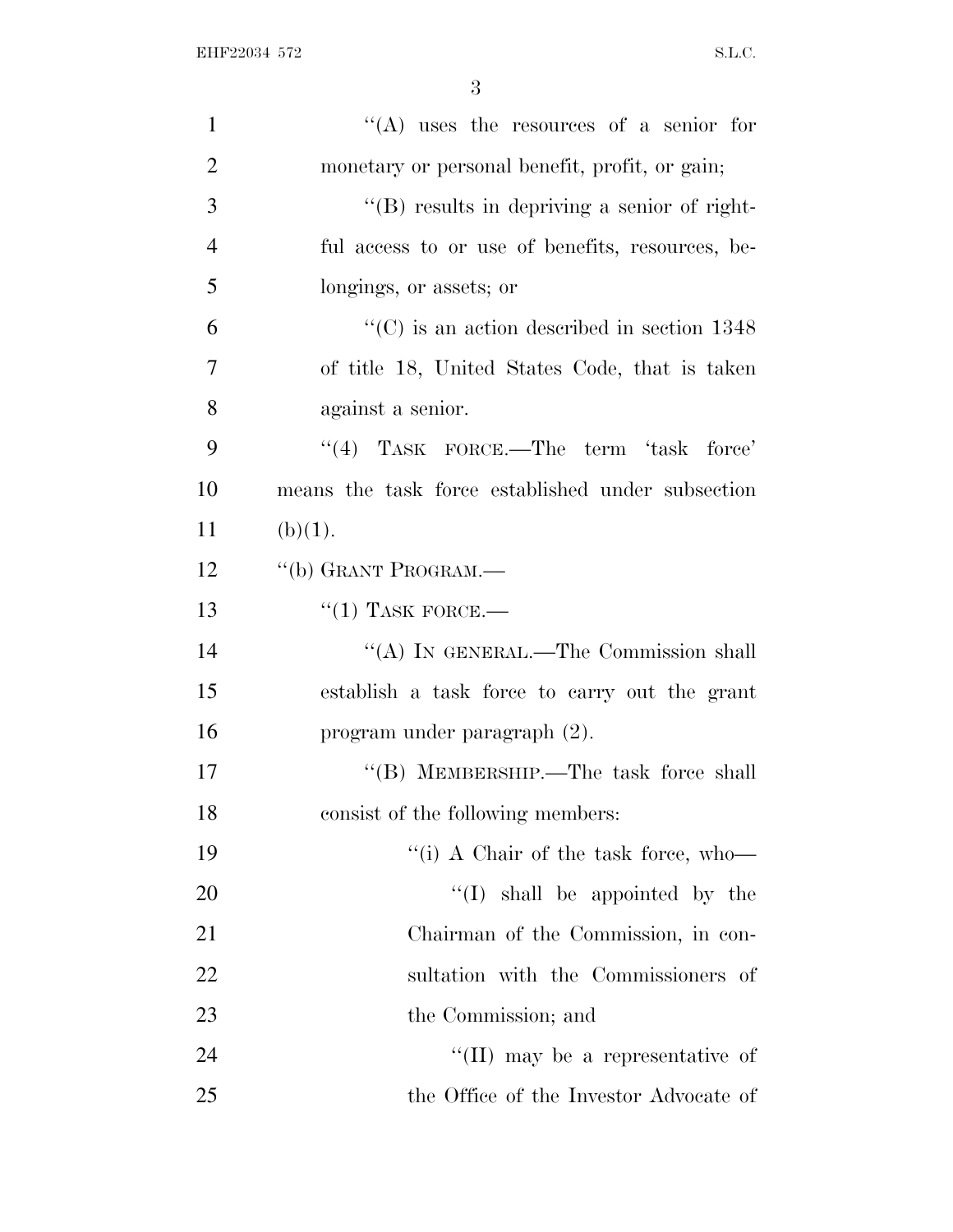| $\mathbf{1}$   | the Commission, the Division of En-             |
|----------------|-------------------------------------------------|
| $\overline{2}$ | forcement of the Commission, or such            |
| 3              | other representative as the Commis-             |
| $\overline{4}$ | sion determines appropriate.                    |
| 5              | "(ii) If the Chair is not a representa-         |
| 6              | tive of the Office of the Investor Advocate     |
| 7              | of the Commission, a representative of          |
| 8              | such Office.                                    |
| 9              | "(iii) If the Chair is not a representa-        |
| 10             | tive of the Division of Enforcement of the      |
| 11             | Commission, a representative of such Divi-      |
| 12             | sion.                                           |
| 13             | "(iv) Such other representatives as             |
| 14             | the Commission determines appropriate.          |
| 15             | "(C) DETAIL OF EXECUTIVE AGENCY EM-             |
| 16             | PLOYEES.—Upon the request of the Commis-        |
| 17             | sion, the head of any Federal agency may de-    |
| 18             | tail, on a reimbursable basis, any of the per-  |
| 19             | sonnel of that Federal agency to the Commis-    |
| 20             | sion to assist it in carrying out its functions |
| 21             | under this section. The detail of any such per- |
| 22             | sonnel shall be without interruption or loss of |
| 23             | civil service status or privilege.              |
| 24             | "(2) GRANTS.—The task force shall carry out     |
| 25             | a program under which the task force shall make |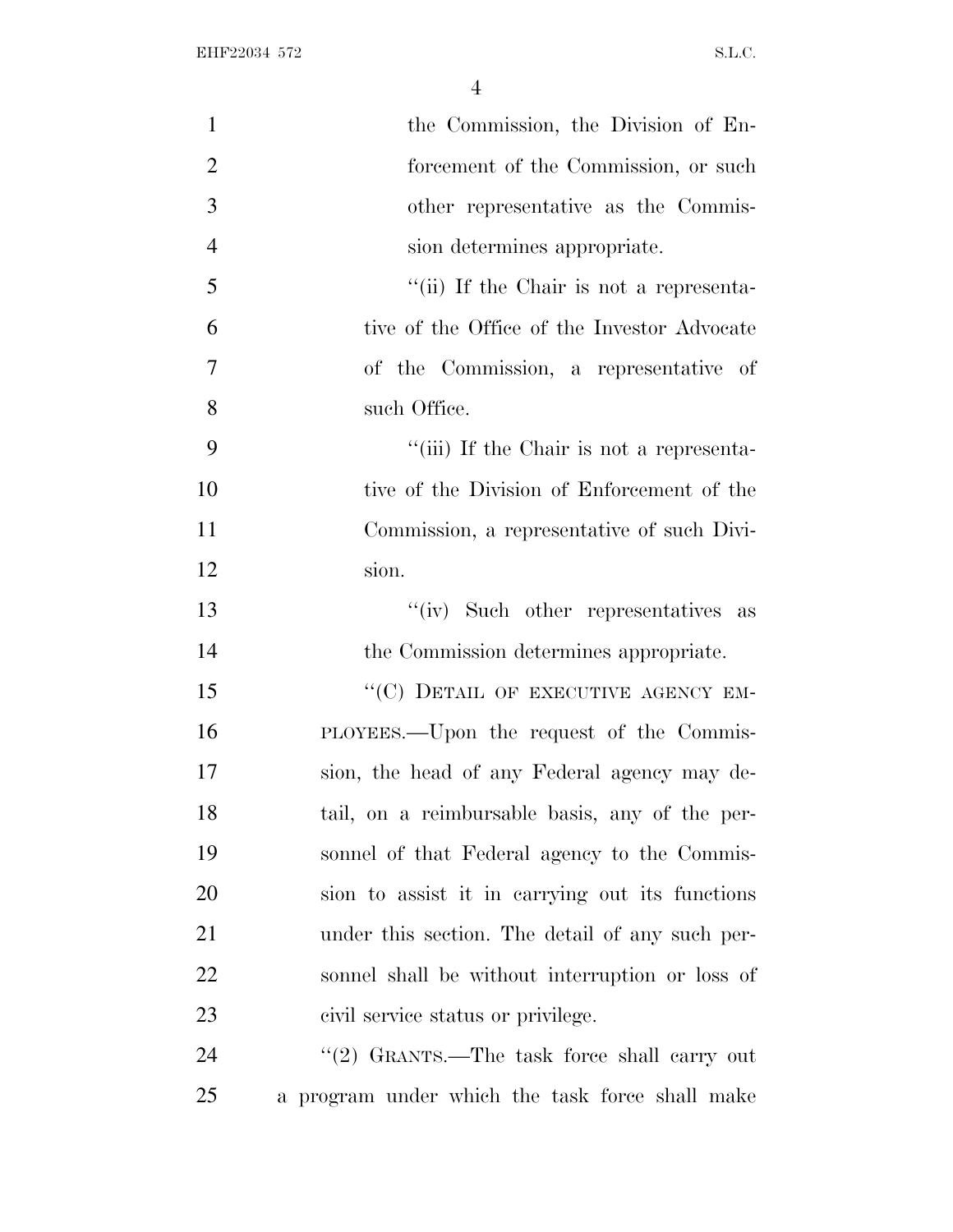EHF22034 572 S.L.C.

 grants, on a competitive basis, to eligible entities, which—  $\mathcal{S}$  ''(A) may use the grant funds—  $''(i)$  to hire staff to identify, inves- tigate, and prosecute (through civil, admin- istrative, or criminal enforcement actions) cases involving senior financial fraud; 8 "(ii) to fund technology, equipment, and training for regulators, prosecutors, and law enforcement officers, in order to identify, investigate, and prosecute cases involving senior financial fraud;  $\frac{1}{2}$  ''(iii) to provide educational materials and training to seniors to increase aware- ness and understanding of senior financial fraud;  $''(iv)$  to develop comprehensive plans to combat senior financial fraud; and ''(v) to enhance provisions of State law to provide protection from senior fi- nancial fraud; and 22 "'(B) may not use the grant funds for any indirect expense, such as rent, utilities, or any

other general administrative cost that is not di-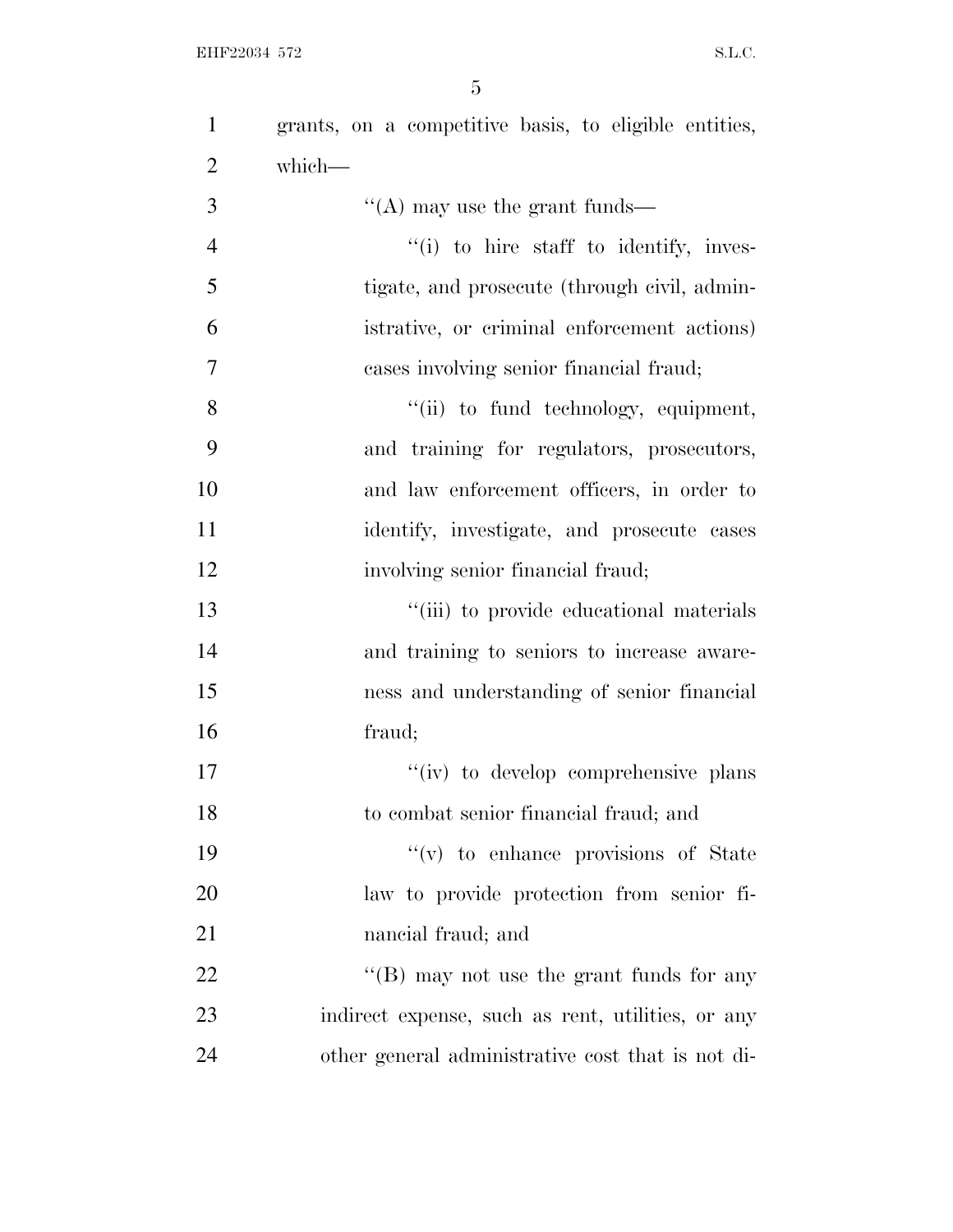| $\mathbf{1}$   | rectly related to the purpose of the grant pro-                   |
|----------------|-------------------------------------------------------------------|
| $\overline{2}$ | gram.                                                             |
| 3              | "(3) AUTHORITY OF TASK FORCE.—In carrying                         |
| $\overline{4}$ | out paragraph $(2)$ , the task force—                             |
| 5              | $\lq\lq$ may consult with staff of the Com-                       |
| 6              | mission; and                                                      |
| 7              | $\lq\lq$ (B) shall make public all actions of the                 |
| 8              | task force relating to carrying out that para-                    |
| 9              | graph.                                                            |
| 10             | "(c) APPLICATIONS.—An eligible entity desiring a                  |
| 11             | grant under this section shall submit an application to the       |
| 12             | task force, in such form and in such a manner as the task         |
| 13             | force may determine, that includes—                               |
| 14             | $\cdot\cdot\cdot(1)$ a proposal for activities to protect seniors |
| 15             | from senior financial fraud that are proposed to be               |
| 16             | funded using a grant under this section, including—               |
| 17             | $\lq\lq$ an identification of the scope of the                    |
| 18             | problem of senior financial fraud in the applica-                 |
| 19             | ble State;                                                        |
| 20             | $\lq\lq (B)$ a description of how the proposed ac-                |
| 21             | tivities would—                                                   |
|                |                                                                   |
| 22             | "(i) protect seniors from senior finan-                           |
| 23             | cial fraud, including by proactively identi-                      |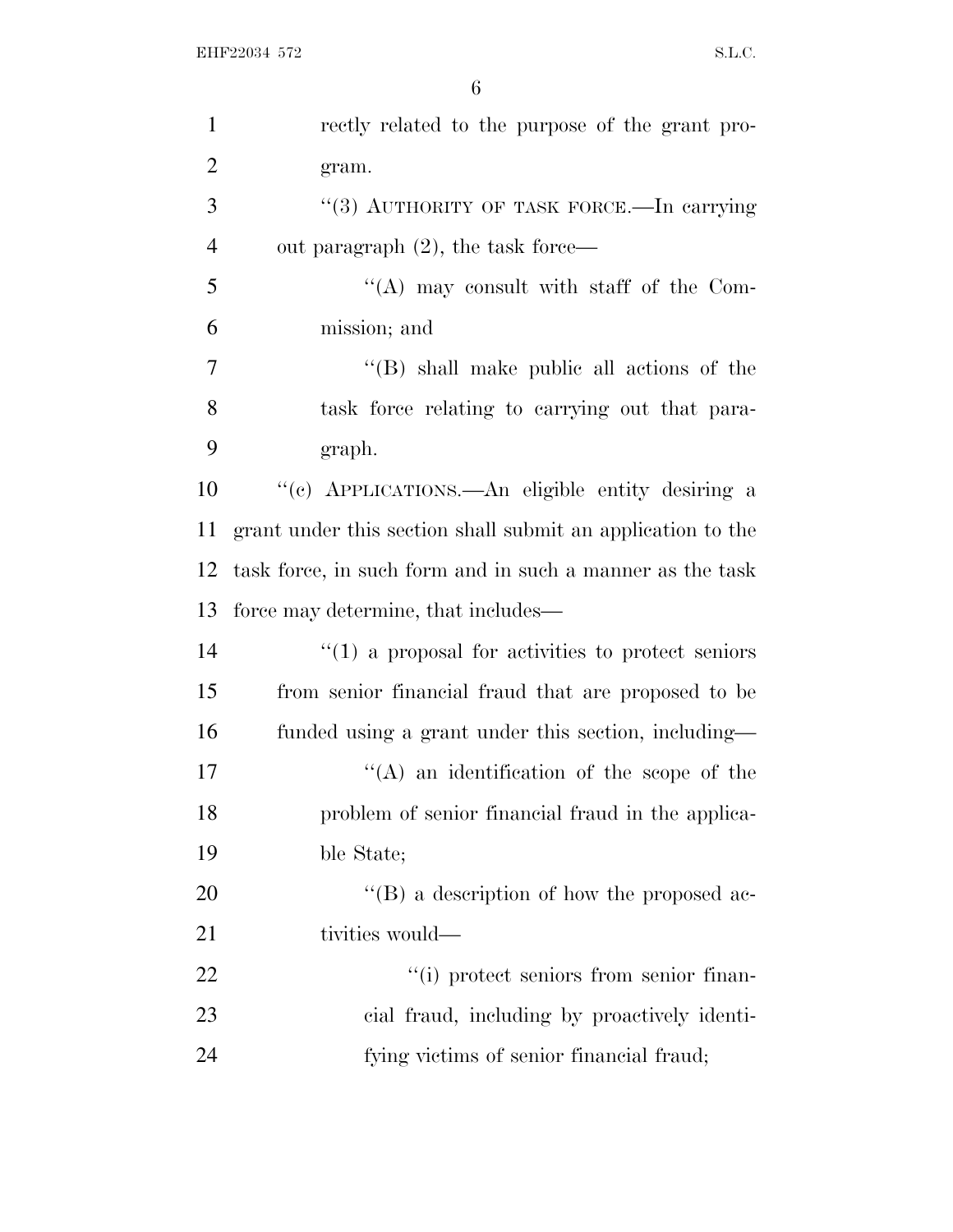EHF22034 572 S.L.C.

| $\mathbf{1}$   | "(ii) assist in the investigation and              |
|----------------|----------------------------------------------------|
| $\overline{2}$ | prosecution of those committing senior fi-         |
| 3              | nancial fraud; and                                 |
| $\overline{4}$ | "(iii) discourage and reduce cases of              |
| 5              | senior financial fraud; and                        |
| 6              | $\lq\lq$ (C) a description of how the proposed ac- |
| 7              | tivities would be coordinated with other State     |
| 8              | efforts; and                                       |
| 9              | $f'(2)$ any other information that the task force  |
| 10             | determines appropriate.                            |
| 11             | "(d) PERFORMANCE OBJECTIVES; REPORTING RE-         |
| 12             | QUIREMENTS; AUDITS.-                               |
| 13             | "(1) IN GENERAL.—The task force—                   |
| 14             | "(A) may establish such performance ob-            |
| 15             | jectives and reporting requirements for eligible   |
| 16             | entities receiving a grant under this section as   |
| 17             | the task force determines are necessary to carry   |
| 18             | out and assess the effectiveness of the program    |
| 19             | under this section; and                            |
| 20             | "(B) shall require each eligible entity that       |
| 21             | receives a grant under this section to submit to   |
| 22             | the task force a detailed accounting of the use    |
| 23             | of grant funds, which shall be submitted at        |
| 24             | such time, in such form, and containing such       |
| 25             | information as the task force may require.         |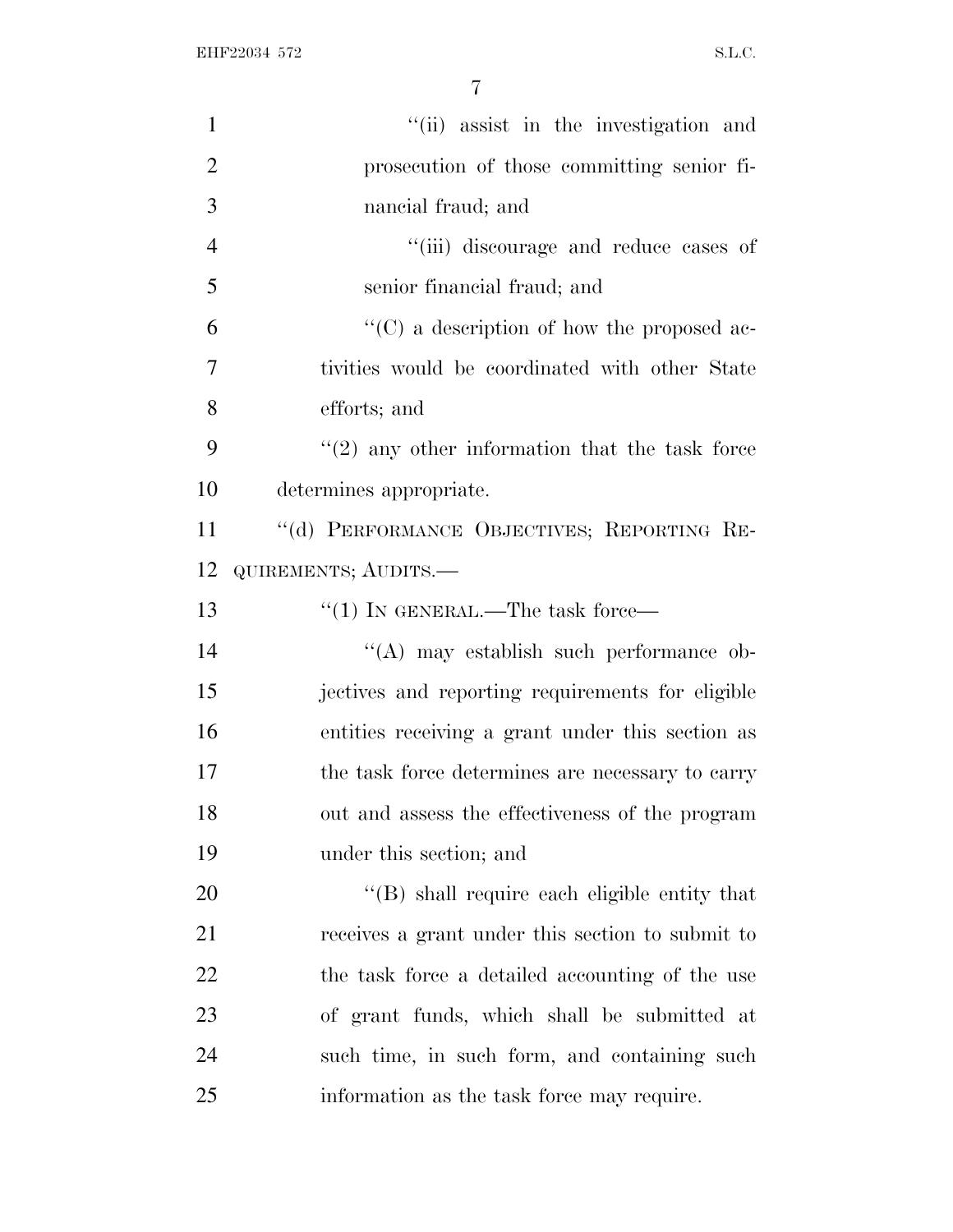| $\mathbf{1}$   | "(2) REPORT.—Not later than 2 years, and                   |
|----------------|------------------------------------------------------------|
| $\overline{2}$ | again not later than 5 years, after the date of the        |
| 3              | enactment of the Empowering States to Protect Sen-         |
| $\overline{4}$ | iors from Bad Actors Act, the task force shall sub-        |
| 5              | mit to the Committee on Financial Services of the          |
| 6              | House of Representatives and the Committee on              |
| 7              | Banking, Housing, and Urban Affairs of the Senate          |
| 8              | a report that—                                             |
| 9              | $\lq\lq$ specifies each recipient of a grant               |
| 10             | under this section;                                        |
| 11             | $\lq\lq (B)$ includes a description of the pro-            |
| 12             | grams that are supported by each such grant;               |
| 13             | and                                                        |
| 14             | $"$ (C) includes an evaluation by the task                 |
| 15             | force of the effectiveness of such grants.                 |
| 16             | " $(3)$ AUDITS.—The task force shall annually              |
| 17             | conduct an audit of the program under this section         |
| 18             | to ensure that eligible entities to which grants are       |
| 19             | made under that program are, for the year covered          |
| 20             | by the audit, using grant funds for the intended pur-      |
| 21             | poses of those funds.                                      |
| 22             | "(e) MAXIMUM AMOUNT.—The amount of a grant to              |
| 23             | an eligible entity under this section may not exceed       |
| 24             | $$500,000$ , which the task force shall adjust annually to |
| 25             | reflect the percentage change in the Consumer Price Index  |